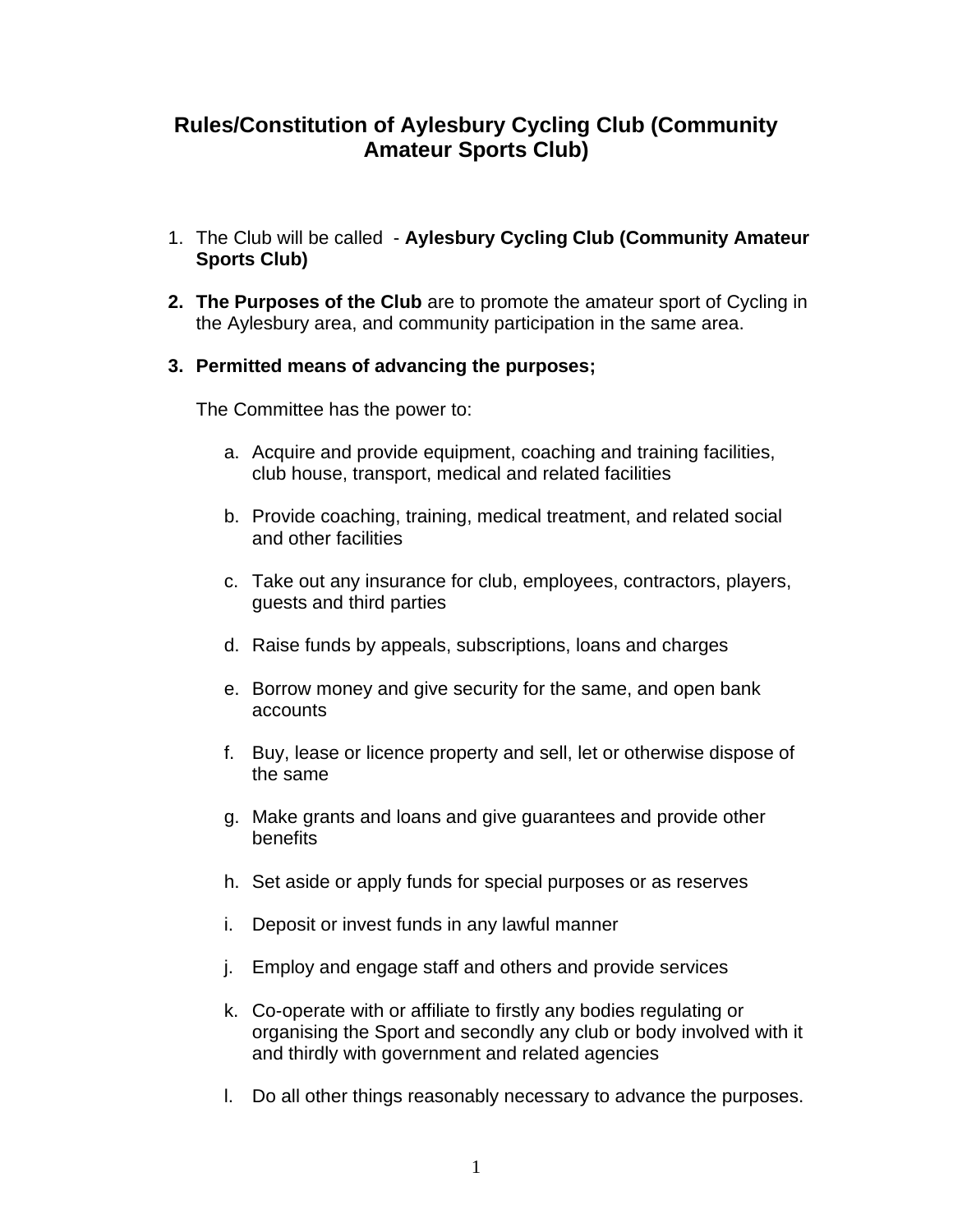NONE of the above powers may be used other than to advance the purposes consistently with the Rules below and the general law.

**4. The Club colours** shall be green, red and white

# **5. Membership**

- a. Membership of the Club shall be open to anyone interested in the sport on application regardless of sex, age, disability, ethnicity, nationality, sexual orientation, religion or other beliefs. However, limitation of membership according to available facilities is allowable on a nondiscriminatory basis.
- b. The Club may have different classes of membership and subscription on a non-discriminatory and fair basis. The Club will keep subscriptions at levels that will not pose a significant obstacle to people participating.
- c. The Treasurer shall submit a proposition from time to time to a General Meeting to set the subscription rate. Subscriptions are payable joining the club and are renewable at the start of each calendar year, regardless of the joining date. Members joining after the first of September for the first time may, at the discretion of the committee, have membership extended until the end of the following calendar year. Membership will lapse on the first day of March each year, if the member's subscription has not been paid.
- d. The Club Committee may refuse membership, or remove it, only for good cause such as conduct or character likely to bring the Club or sport into disrepute. Appeal against refusal or removal may be made to an appointed panel consisting of club members. Persistent disregard of the rules relating to club rides will be considered a conduct matter and may lead to removal of membership.
- e. Membership of the club shall not be utilised for any trade, advertisement or business purposes, unless approved at a General Meeting and members connected with the trade shall only use their membership in a private capacity.
- f. Members undertaking cycling activities shall ensure they are covered by third party insurance such as that provided by the British Cycling membership or CTC mebership. The club accepts no liability for the negligence of riders taking part in club rides.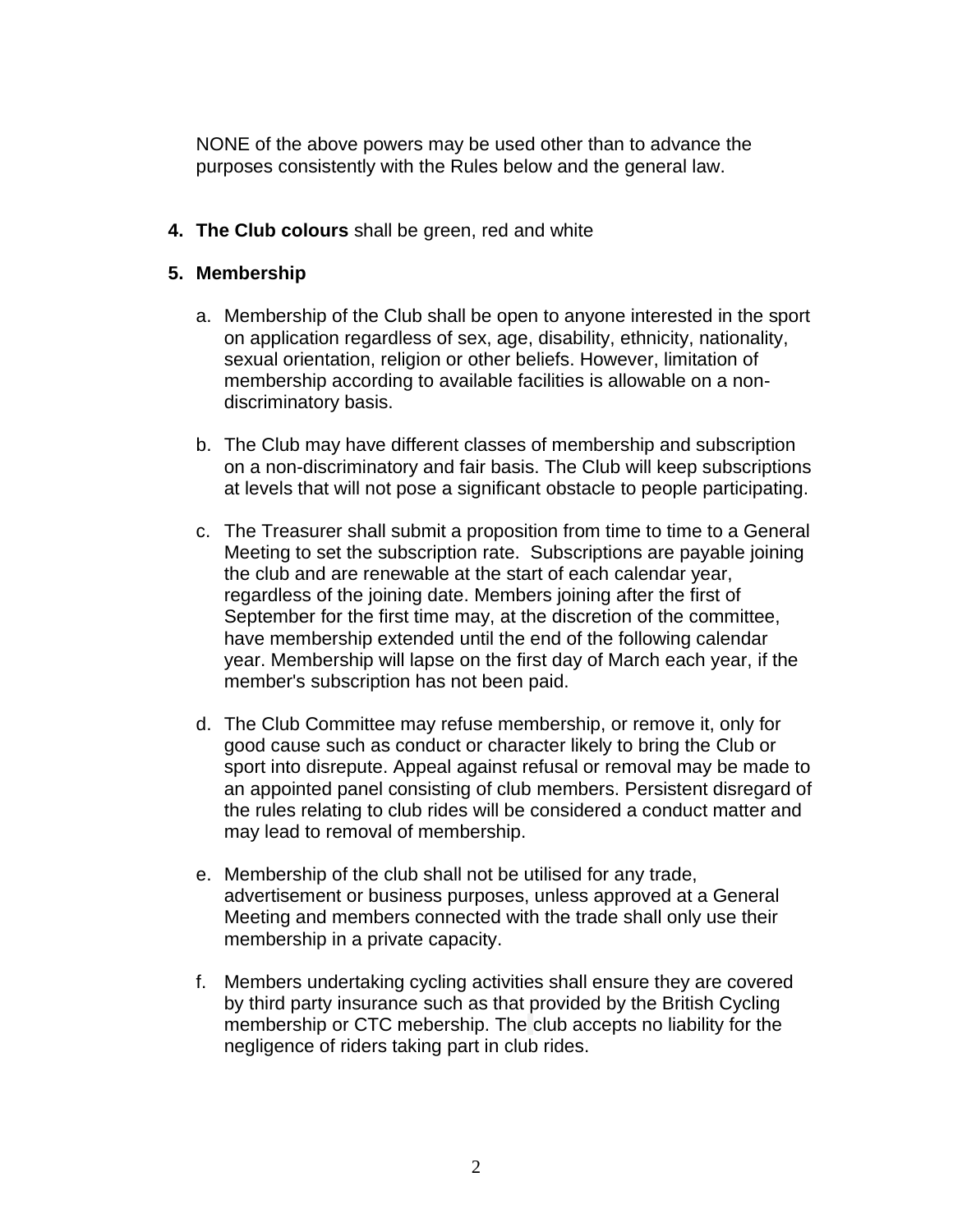g. 2nd Claim members may attend all club meetings but may not vote. They are not eligible to serve on the club committee. 2nd claim members are not eligible for an award of any club trophy.

# **6. Club Rides**

- a. The club will run group rides as agreed by the Committee from time to time.
- b. The meeting point will generally be the Aquavale Leisure Centre, Park Street, Aylesbury. The start point may be varied for some rides but members will be notified of such a variation by an appropriate means including but not limited to e-mail and social media.
- c. Destinations may be decided in advance or on the day. The club does not undertake to be able to provide a formal route planner for every run.
- d. Club formation shall not exceed two abreast at a reasonable distance apart with due regard for other club members and all road users and for the law.
- e. Club members shall communicate within the group giving due warning of hazards and traffic. Members must not use any portable device requiring the use of earphones as these will prevent communication and could lead accidents and injury.
- f. Except in dry periods when there is unlikely to be surface water, members are strongly encouraged use mudguards on club rides from October to March inclusive. Any member whose bicycle does not have mudguards must ride at the rear of the group in the event of rain or in the presence of surface water.
- g. Members should not take part in anything likely to cause disrepute to the club.
- h. Visitors are welcome and should be encouraged to join after three or four rides.

# **7. General Meetings**

a. All members may attend all general meetings of the Club in person.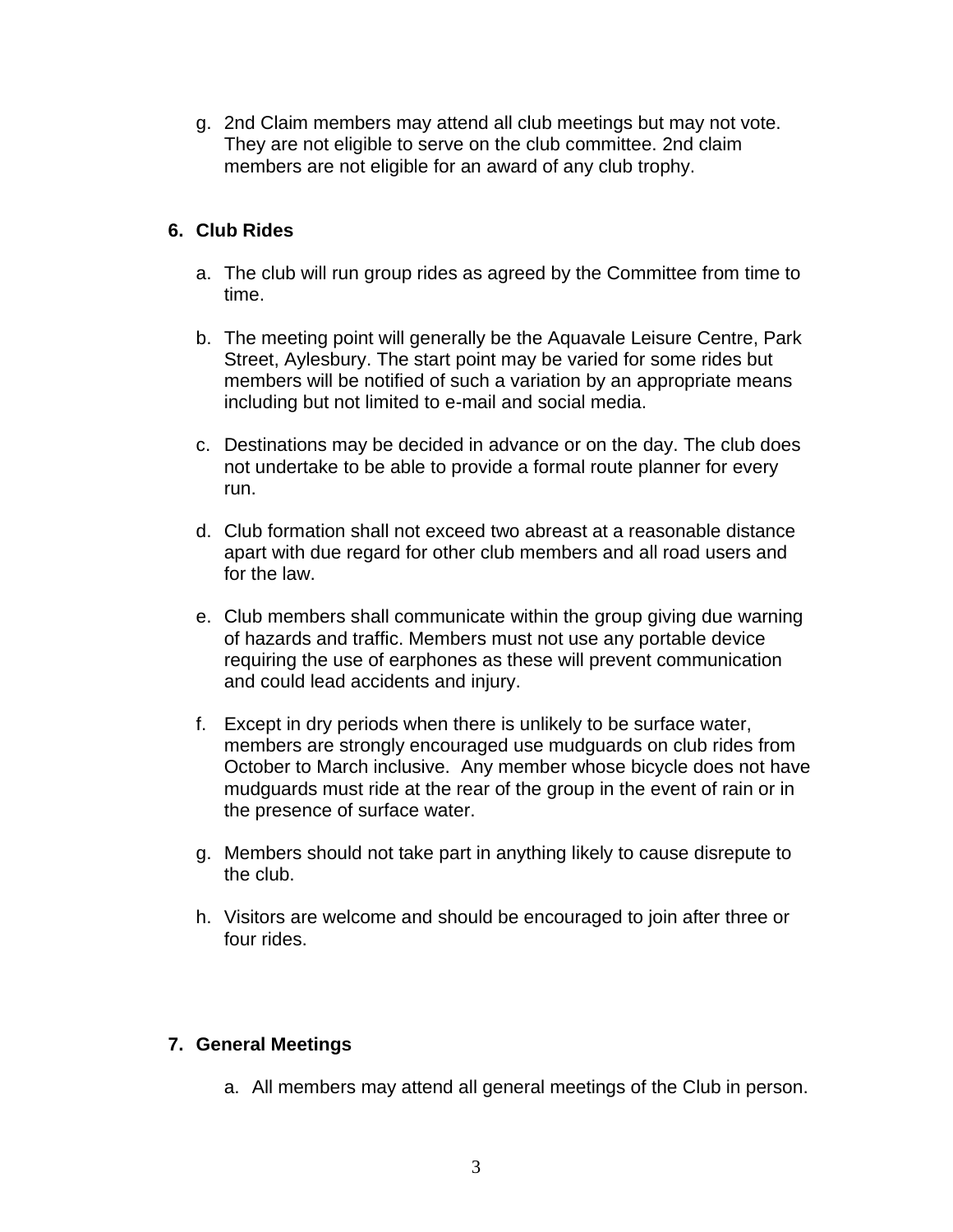- b. Such meetings need 21 clear days' written notice to members. Written notice includes notice by e-mail.
- c. The quorum for all general meetings is 10 members present or 10% of the total membership whichever is greater.
- d. The Chair or (in his or her absence) another member chosen at the meeting shall preside.
- e. Except as otherwise provided in these Rules, every resolution shall be decided by a simple majority of the votes cast on a show of hands.
- f. Formalities in connection with General Meetings (such as how to put down resolutions) shall be decided by the Committee and publicised to Club members.

## **8. Annual General Meetings (AGM)**

The Club will hold an AGM once in every calendar year and not more than 15 months after the last AGM. At every AGM:

- a. The Members will elect a Committee including a Chair, Treasurer and Secretary to serve until the next AGM;
- b. The Treasurer will produce accounts of the Club for the latest financial year audited as the Committee shall decide;
- c. The Committee will present a report on the Club's activities since the previous AGM;
- d. The Members will appoint a suitable person to audit the accounts; and
- e. The Members will discuss and vote on any resolution (whether about policy or to change the Rules) and deal with any other business put to the meeting.

#### **9. Extraordinary General Meetings (EGM)**

An EGM shall be called by the Secretary within 14 days of a request to that effect from the Committee or on the written request of not less than four members signed by them. Such an EGM shall be held on not less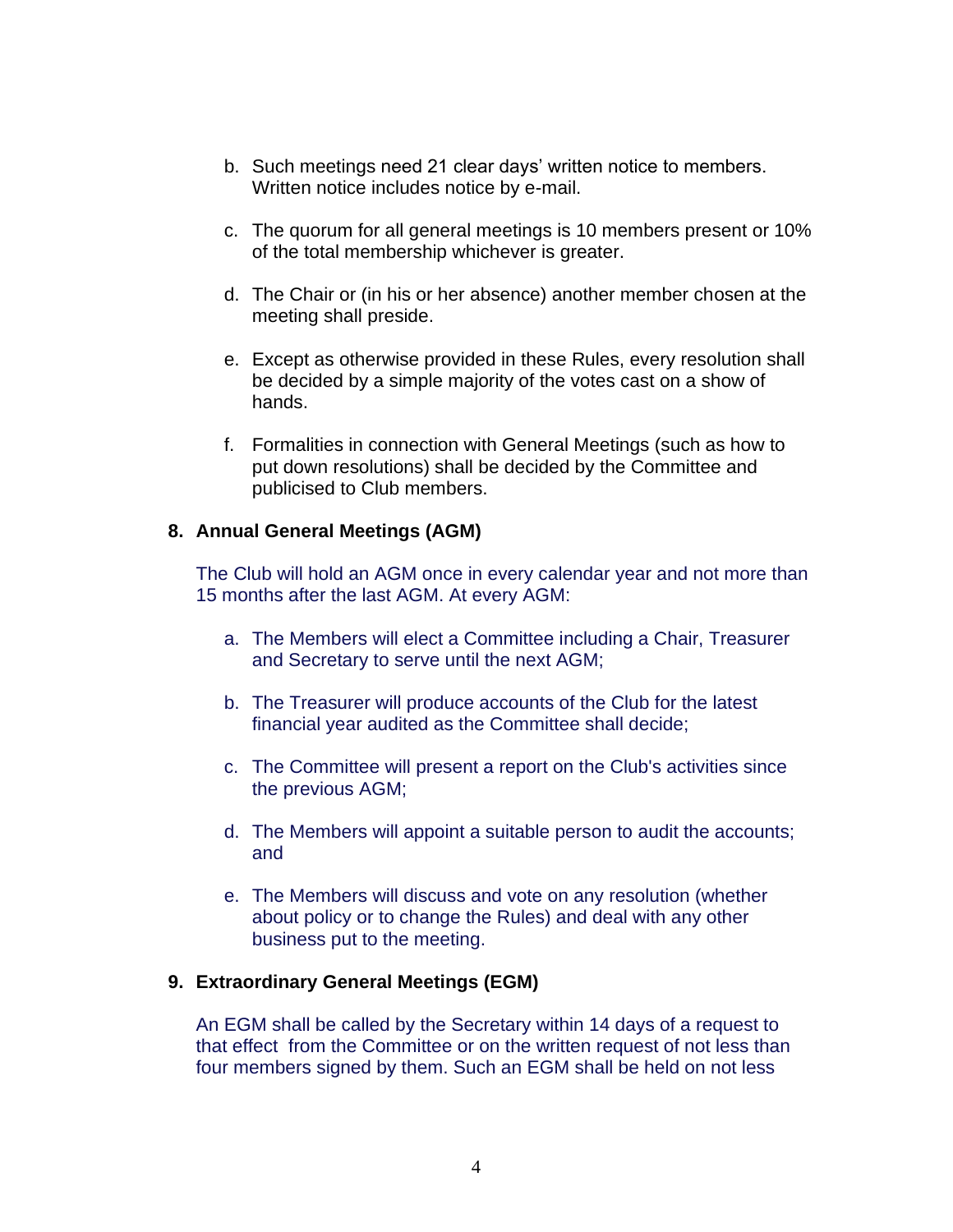than 14 or more than 21 days' notice at a place decided upon by the Committee or in default by the Chair.

## **10. The Committee**

## **a. Role**

Subject to these Rules the Committee shall have responsibility for the management of the Club, its funds, property and affairs.

# **b. Property etc**

- i. The property and funds of the Club cannot be used for the direct or indirect private benefit of members other than as reasonably allowed by the Rules.
- ii. The Club may provide sporting and related social facilities, sporting equipment, coaching, courses, insurance cover, medical treatment, event expenses, post event refreshments and other ordinary benefits of Community Amateur Sports Clubs as provided for in the Finance Act 2002.
- iii. The Club may also in connection with the sports purposes of the Club:
	- a. Sell and supply food, drink and related sports clothing and equipment;
	- b. Employ members (though not for riding) and remunerate them for providing goods and services, on fair terms set by the Committee without the person concerned being present;
	- c. Pay for reasonable hospitality for visiting teams and guests;
	- d. Indemnify the Committee and members acting properly in the course of the running of the Club against any liability incurred in the proper running of the Club (but only to the extent of its assets).
- iv. The Committee will have due regard to the law on disability discrimination and child protection

## **c. Composition etc**

i. The Committee shall consist of at least three and not more than ten members (including Officers).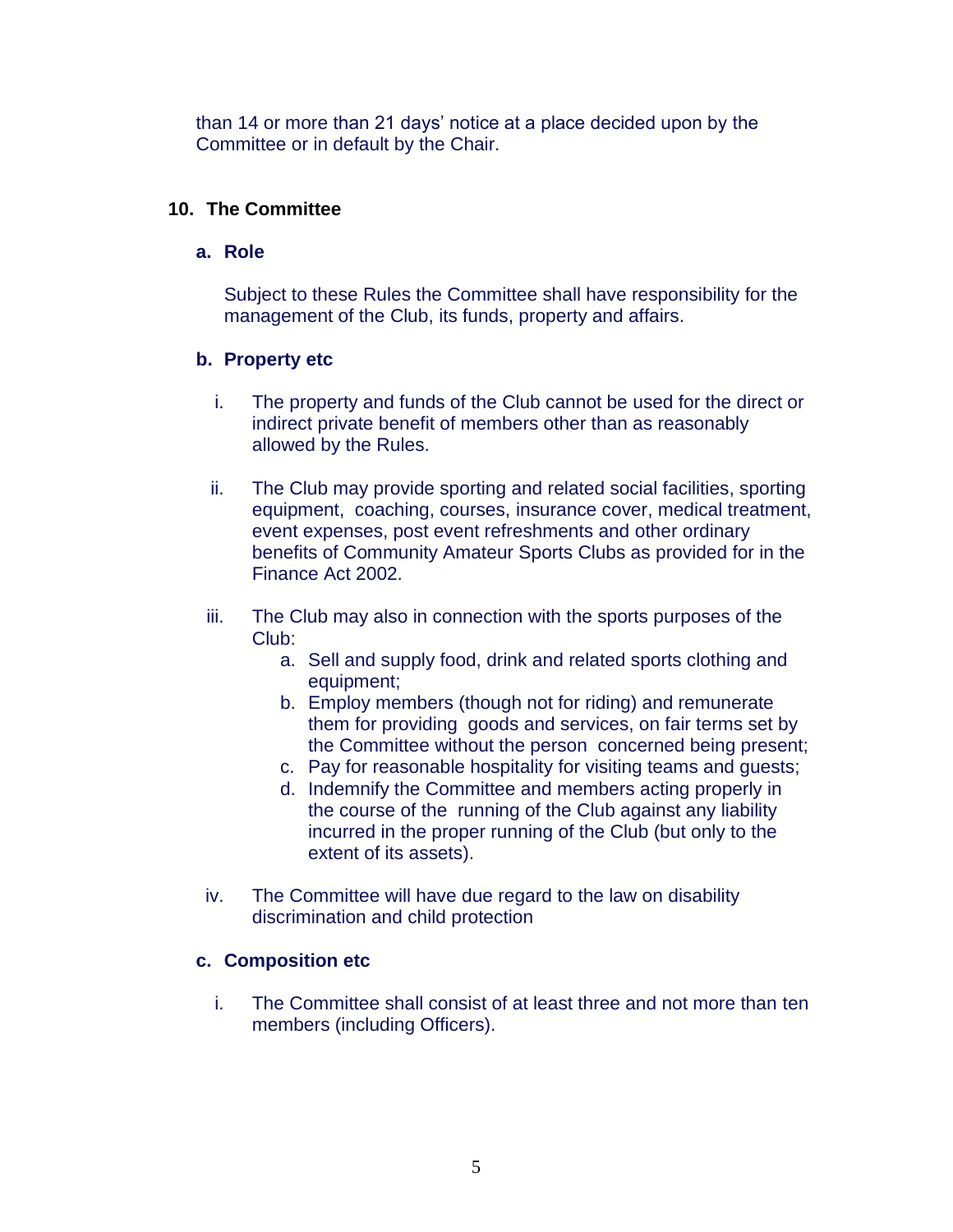- ii. The Committee members may co-opt club members (up to the maximum permitted number) to serve until the end of the next AGM.
- iii. Any Committee member may be re-elected or re-co-opted without **limit**
- iv. A Committee member ceases to be such if he or she ceases to be a member of the Club, resigns by written notice, or is removed by the Committee for good cause after the Member concerned has been given the chance of putting his/her case to the Committee with an appeal to the Club members, or is removed by club members at a general meeting. The Committee shall fairly decide time limits and formalities for these steps.

#### **d. Committee meetings**

- i. Whenever a Committee member has a personal interest in a matter to be discussed, he/she must declare it, withdraw from that part of the meeting (unless asked to stay), not be counted in the quorum for that agenda item and withdraw during the vote and have no vote on the matter concerned.
- ii. The Committee may decide its own way of operating. Unless it otherwise resolves the following rules apply:
	- a) At least 3 members must be present for the meeting to be valid;
	- b) Committee meetings shall be held face to face;
	- c) The Chair, or whoever else those present choose shall chair meetings;
	- d) Decisions shall be by simple majority of those voting;
	- e) A resolution in writing signed by every Committee member shall be valid without a meeting
	- f) The chair of the meeting shall not have a casting vote.

#### **e. Delegation etc**

The Committee may delegate any of their functions to sub-committees but must specify the scope of its activity and powers; the extent to which it can commit the funds of the Club; its membership; its duty to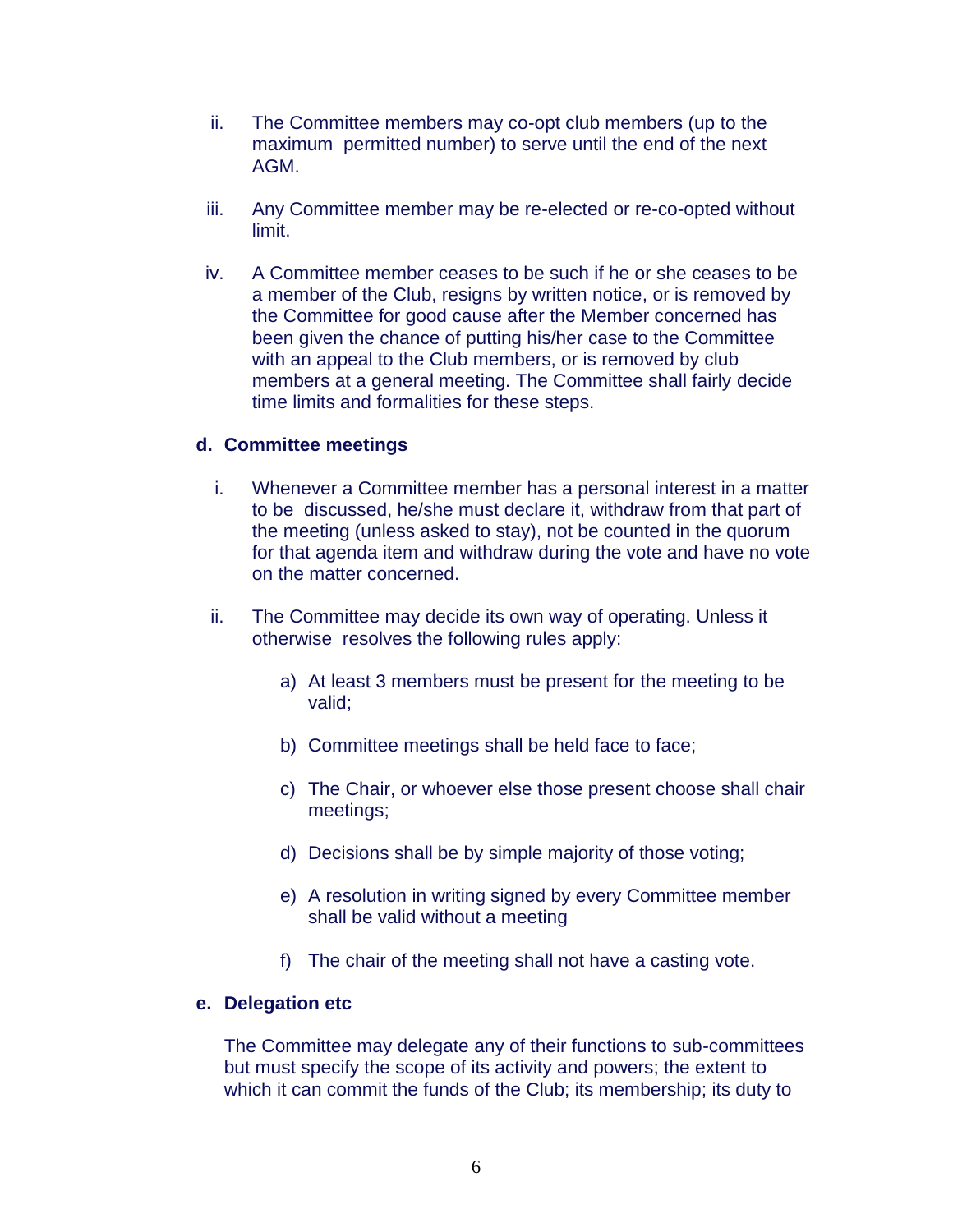report back to the Committee. The Committee may wind up any subcommittee at any time or to change its mandate and operating terms.

#### **f. Disclosure**

Annual club reports and statements of account must be made available for inspection by any member and all club records may be inspected by any Committee member.

## **11. Amendments**

These Rules may be amended at a general meeting by two-thirds of the votes cast but not (if relevant) so as to jeopardise the Club's status as a Community Amateur Sports Club as first provided for by the Finance Act 2002 and not in any event to alter its purposes (unless the procedure set out in 9 (b) has been followed) or winding up provisions.

# **12. Winding up the Club**

- a. The members may vote to wind up the Club if not less than three quarters of those present and voting support that proposal at a properly convened general meeting.
- b. The Committee will then be responsible for the orderly winding up of the Club's affairs.
- c. After settling all liabilities of the Club, the Committee shall dispose of the net assets remaining to one or more of the following:
	- i. To another Club with similar sports purposes which is a charity and/or
	- ii. To another Club with similar sports purposes which is a registered CASC and/or
	- iii. To the Club's national governing body for use by them for related community sports.

## **Constitution adopted At a meeting held at:**

**On:**

**Name:**